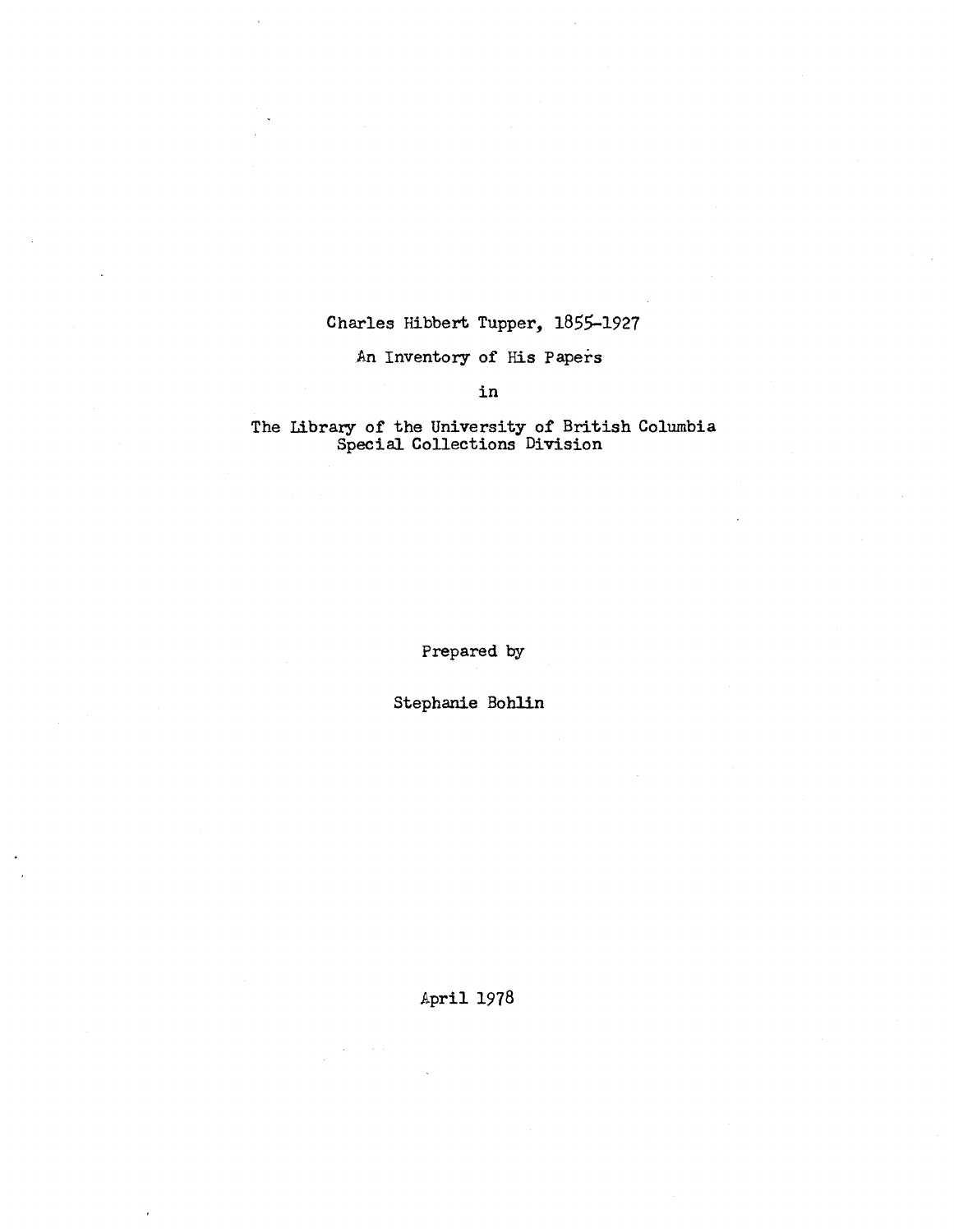## Table of Contents

| Introduction                | ii      |
|-----------------------------|---------|
| Correspondence<br>1876–1926 | $1 - 2$ |
| Subject Files               | $2 - L$ |
| Scrapbooks                  | հ–6     |
| Set 1                       | հ–2     |
| Set 2                       | 5–6     |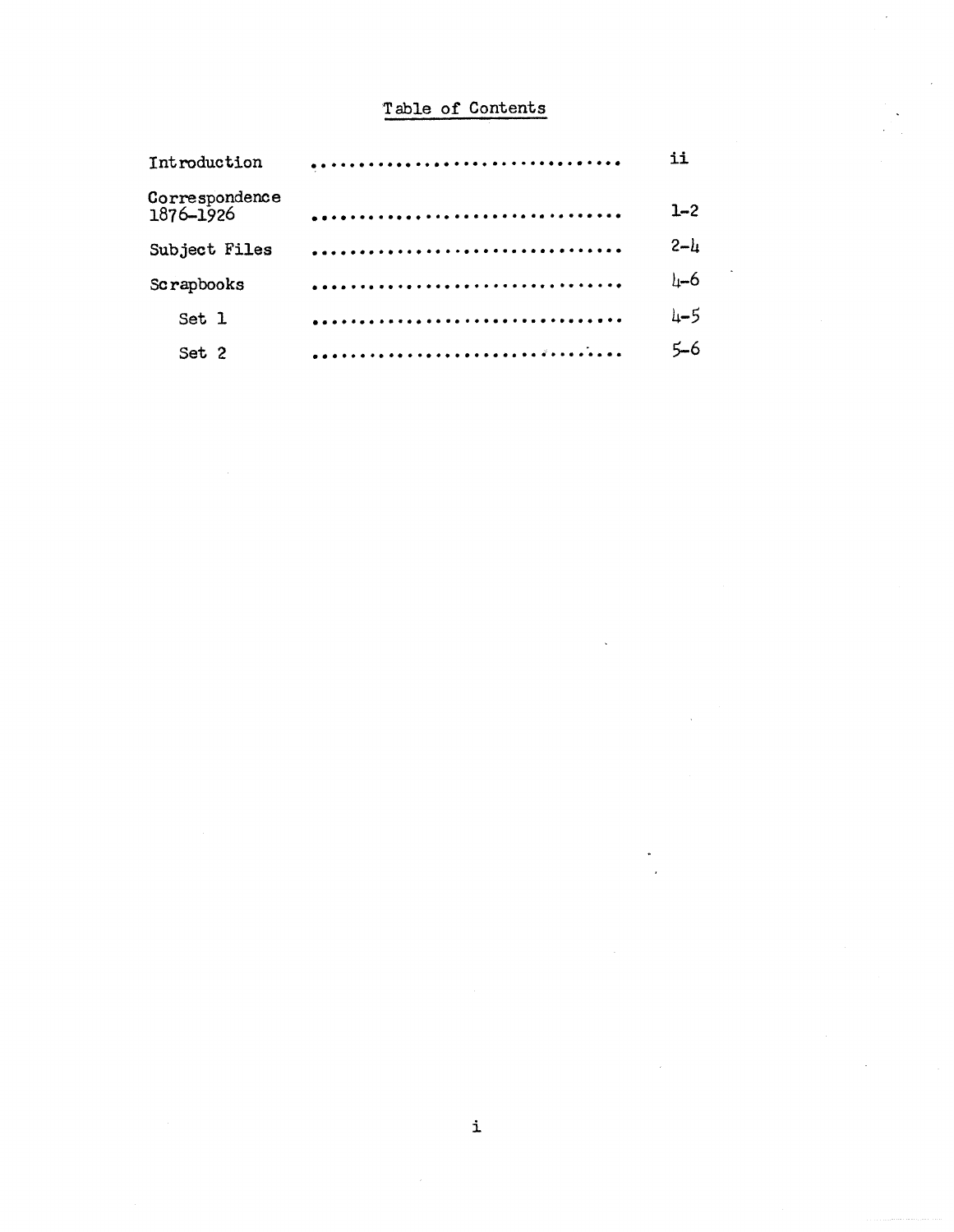#### Introduction

Charles Hibbert Tupper (1855-1927), born at Amherst, Nova Scotia, was a lawyer by profession and entered politics in 1882, representing Pictou in the House of Commons. From 1888 to 1894, he was Minister of Marine and Fisheries. Later, he was Minister of Justice.

In 1892, he was agent for Great Britain in the Bering Sea arbitration and for his services in this, he was created K.C.M.G. in 1893. In 1904, he retired from politics and devoted himself to the practice of law in Vancouver, B.C.

There are 15 feet of papers altogether and a total of 21 boxes. Six boxes are correspondence, dealing largely with the Bering Sea fishery question. Fifteen boxes contain subject files of notes and clippings which reflect Tupper's interest in politics and public affairs. There are also 27 scrapbooks primarily containing clippings relating to these interests .

Selected material from the Sir Charles Hibbert Tupper Papers has been microfilmed by the Public Archives of Canada. For a list of the microfilmed material, please request a copy from the Accessions case file for C.H. Tupper.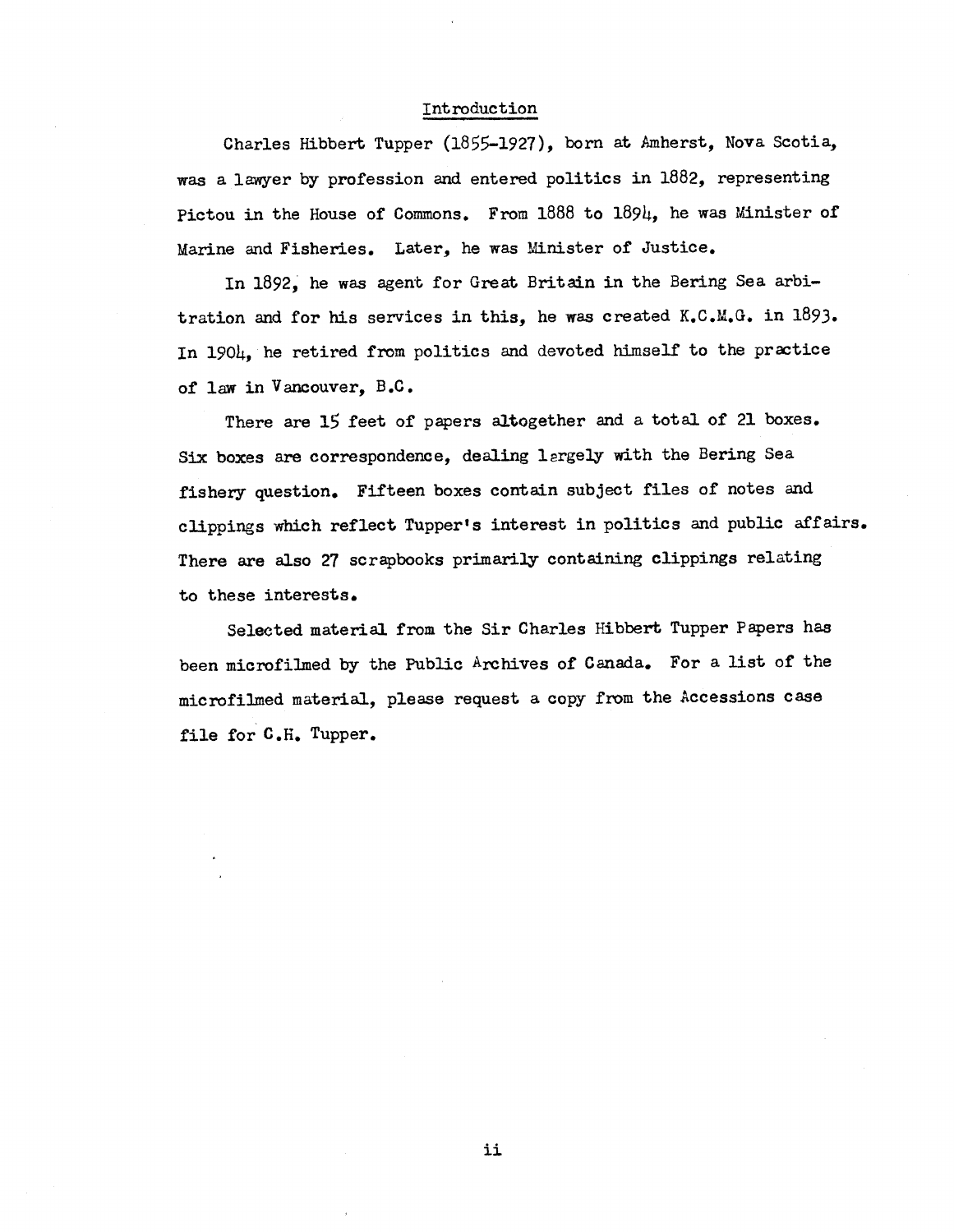## Inventory

| Box No.     | Title                                                    |  |  |
|-------------|----------------------------------------------------------|--|--|
|             | CORRESPONDENCE.<br>Covering the period from 1876 to 1926 |  |  |
| $1 - 1$     | 1876-1899                                                |  |  |
| $1 - 2$     | $1890$ (Jan.-March)                                      |  |  |
| $1 - 3$     | $1890$ (March)                                           |  |  |
| $1 - 1$     | 1890 (April)                                             |  |  |
| $1 - 5$     | $1890$ (May-Dec.)                                        |  |  |
| $1 - 6$     | 1890                                                     |  |  |
| $1 - 7$     | Letterpress copybook, Feb. 1890-April 1890               |  |  |
| $1 - 8$     | 1891                                                     |  |  |
| $2 - 1$     | $1892$ (Jan.-June)                                       |  |  |
| $2 - 2$     | $1892$ (July-Sept.)                                      |  |  |
| $2 - 3$     | 1892 (Sept.)                                             |  |  |
| $2-(\mu-5)$ | $1892$ (Oct.)                                            |  |  |
| $2 - 6$     | $1892$ (Nov.-Dec.)                                       |  |  |
| $3 - 1$     | $1893$ (Jan.-March)                                      |  |  |
| $3 - 2$     | 1893 (April-June)                                        |  |  |
| $3 - 3$     | $1893$ (July-Aug.)                                       |  |  |
| $3 - 1$     | $1893$ (Sept.-Nov.)                                      |  |  |
| 3–5         | 1893 (Dec.)-1894                                         |  |  |
| $3 - 6$     | 1895 (Jan.-May)                                          |  |  |
| $3 - 7$     | 1895 (July-Dec.)                                         |  |  |
| $l_{+}$ -1  | 1896                                                     |  |  |
| $L - 2$     | 1897-1902                                                |  |  |
| $4 - 3$     | 1903-1907                                                |  |  |
| $5 - 1$     | 1908-1913                                                |  |  |
| $5 - 2$     | 1914-1916 (Aug.)                                         |  |  |
| $5 - 3$     | 1916 (Sept.)-1917                                        |  |  |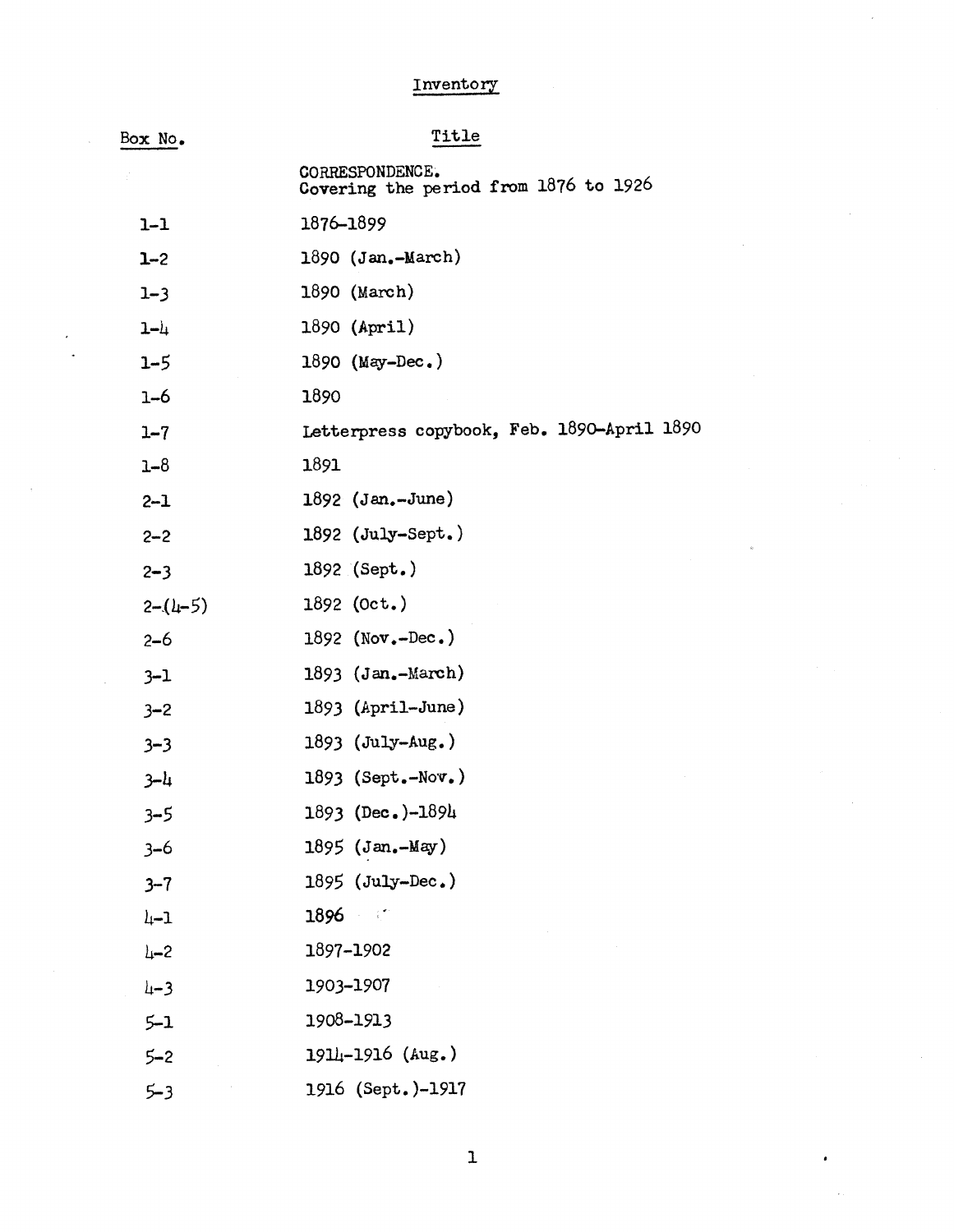| Box. No.   | Title                                                                                       |
|------------|---------------------------------------------------------------------------------------------|
| $5 - 1$    | 1918-1923                                                                                   |
| $5 - 5$    | 1923                                                                                        |
| $5 - 6$    | $192\mu$ (Jan.-April)                                                                       |
| $5 - 7$    | $192\mu$ (May-July)                                                                         |
| $6 - 1$    | $192\mu$ (Aug.-Dec.)                                                                        |
| $6 - 2$    | 1925-1926 (April)                                                                           |
| $7-(1-6)$  | Congratulatory messages.<br>Messages received when knighthood was<br>conferred in $1893.$   |
|            | SUBJECT FILES.                                                                              |
| $8-(1-2)$  | The status of Canada in the Empire.<br>Notes, articles and clippings on colonial<br>status. |
| $8-(3-6)$  | Bering Sea Convention (1889-1892)                                                           |
| $8-(7-8)$  | Autobiographical material                                                                   |
| $9 - 1$    | Supplement to Life and Letters of Sir Charles<br>Tupper<br>Draft 1                          |
| $9-(2-3)$  | Supplement to Life and Letters of Sir Charles<br>Tupper<br>Draft 2                          |
| $9-(4-5)$  | Supplement to Life and Letters of Sir Charles<br>Tupper<br>Draft 3                          |
| $9 - 6$    | Supplement to Life and Letters of Sir Charles<br>Tupper<br>Press clippings                  |
| $10-(1-2)$ | P.G.E. Railway Investigation<br>Notes (1916-1920)                                           |
| $10-(3-5)$ | P.G.E. Railway Investigation<br>Notes (1917-1924)                                           |
| $10-(6-7)$ | P.G.E. Railway Investigation<br>Notes re Royal Commission                                   |
| $10-(8-9)$ | P.G.E. Railway Investigation<br>Additional notes                                            |
| $10 - 10$  | P.G.E. Railway Investigation<br>McRae's notes                                               |
| $11 - 1$   | P.G.E. Railway Investigation<br>Re Finnerty                                                 |

 $\bar{z}$ 

*2*

Ž,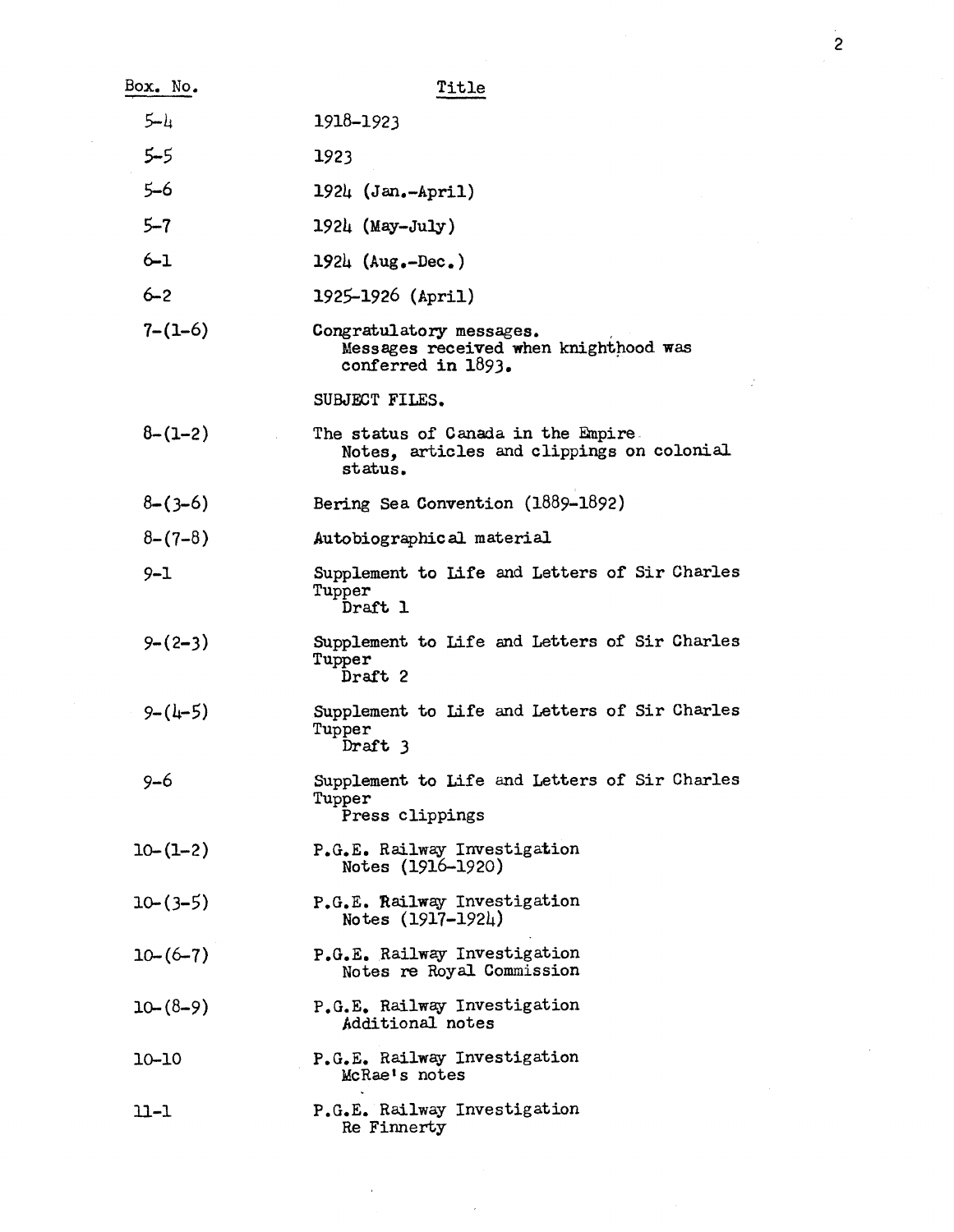| Box No.        | Title                                                                                                         |
|----------------|---------------------------------------------------------------------------------------------------------------|
| $11 - 2$       | P.G.E. Railway Investigation<br>Price. Waterhouse Report (Dec. 1923)                                          |
| $11 - 3$       | P.G.E. Railway Investigation<br>Report of Mr. Tait (March 1924)                                               |
| $11 - 4$       | P.G.E. Railway Investigation<br>B.C. Legislative Assembly. Votes and Proceedings<br>$(0ct. 29-Dec. 21. 1923)$ |
| $12 - 1$       | Provincial Party of B.C.<br>Notes, select list of references on development of<br>the west                    |
| $12 - 2$       | Provincial Party of B.C.<br>Extracts from files of newspapers, etc.                                           |
| $12-(3-5)$     | Provincial Party of B.C.<br>Notes for commission; re P.G.E. etc. (1923-1925)                                  |
| $12 - 6$       | Provincial Party of B.C.<br>Rough notes                                                                       |
| $12 - 7$       | Provincial Party of B.C.<br>Notes $(1922 - 192)$                                                              |
| $13-(1-2)$     | Notes of addresses; lectures, speeches; public letters<br>$(1918 - 1925)$                                     |
| $13-(3-4)$     | Venezuelan controversy<br>Pamphlets (1891-1902)                                                               |
| $13 - 5$       | Manuscript (Part Four)                                                                                        |
| $14 - 1$       | Clippings (1870-1890)                                                                                         |
| $14-(2-3)$     | Railways (1880-1911)                                                                                          |
| $11 - (1 - 5)$ | Clippings<br>Mainly re Sir C.H. Tupper (1894-1895)                                                            |
| $15-(1-4)$     | Clippings<br>Mainly re Sir C.H. Tupper (1895-1907)                                                            |
| $15 - 5$       | Newfoundland fisheries (1891-1895)                                                                            |
| $16 - 1$       | Alaska Boundary<br>List of U.S. official documents on Alaska (1897-1908?)                                     |
| $16-(2-3)$     | Alaska Boundary<br>Clippings (1897-1908?)                                                                     |
| $16 - h$       | Alaska Boundary<br>Pamphlets (1885-1904)                                                                      |
| $16-(5-6)$     | Miscellaneous clippings, etc. (1908-1923)                                                                     |
| $17-(1-4)$     | Provincial election (1909)<br>B.C.                                                                            |

 $\overline{\mathbf{3}}$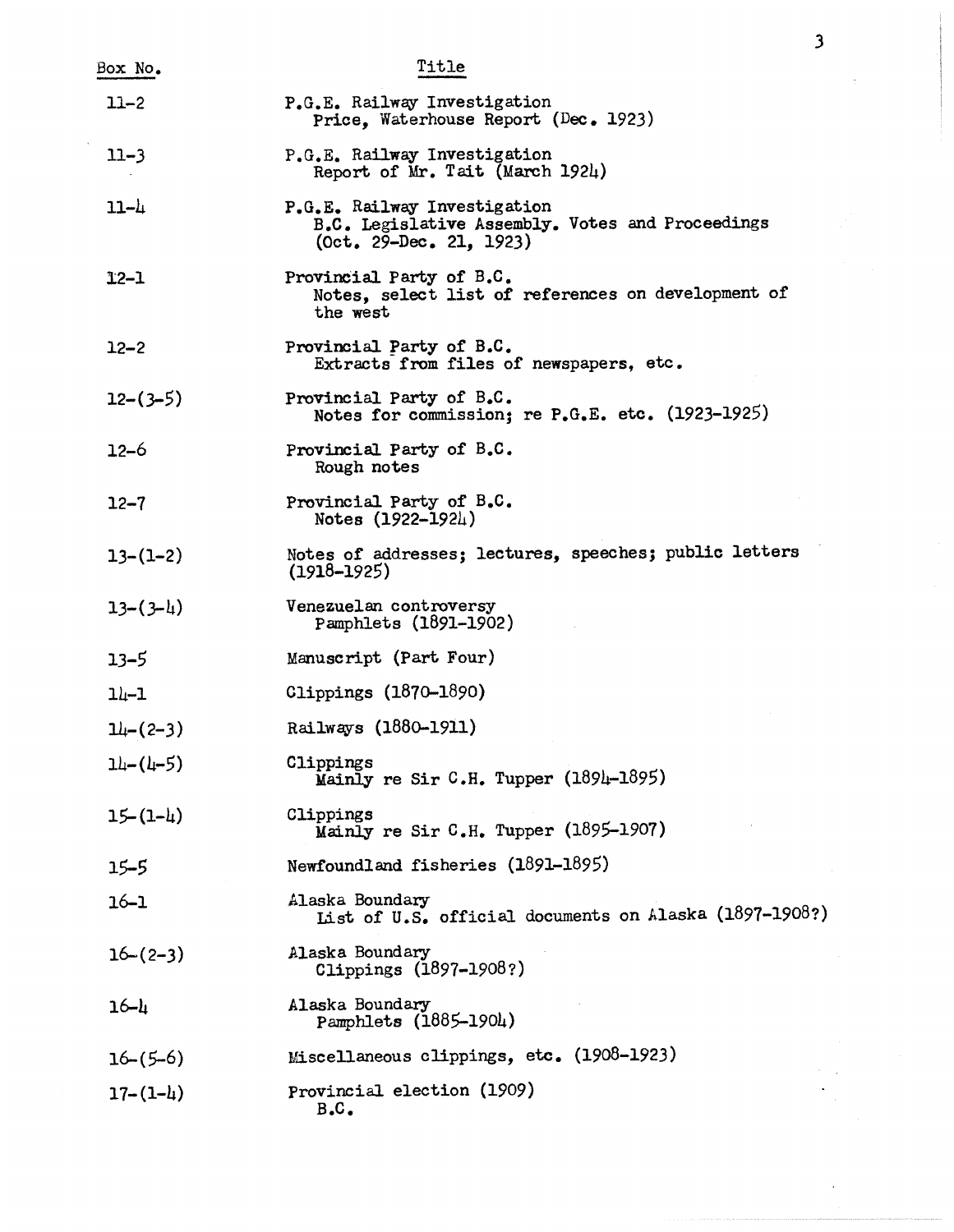| Box No.                              | Title                                                                                                                                                                                                                                                                                                                                                                                                                                           |
|--------------------------------------|-------------------------------------------------------------------------------------------------------------------------------------------------------------------------------------------------------------------------------------------------------------------------------------------------------------------------------------------------------------------------------------------------------------------------------------------------|
| $18 - (1 - 2)$                       | Dominion election (1911)                                                                                                                                                                                                                                                                                                                                                                                                                        |
| $18 - (3 - 6)$                       | Provincial election (1916)<br>B <sub>•</sub> G <sub>•</sub>                                                                                                                                                                                                                                                                                                                                                                                     |
| $19 - 1$                             | Dominion election (1917)                                                                                                                                                                                                                                                                                                                                                                                                                        |
| $19 - 2$                             | Dominion election (1921)<br>Pamphlets                                                                                                                                                                                                                                                                                                                                                                                                           |
| $19 - 3$                             | Dominion election (1921)<br>Notes                                                                                                                                                                                                                                                                                                                                                                                                               |
| $19-(4-6)$                           | Dominion election (1921)<br>Clippings                                                                                                                                                                                                                                                                                                                                                                                                           |
| $20-(1-3)$                           | Miscellaneous clippings and pamphlets (1924-1925)                                                                                                                                                                                                                                                                                                                                                                                               |
| $20 - 4$                             | Navy League, etc. $(1924)$<br>Pamphlets and clippings                                                                                                                                                                                                                                                                                                                                                                                           |
| $21 - 1$                             | General notes for campaign $(1924)$                                                                                                                                                                                                                                                                                                                                                                                                             |
| $21 - 2$                             | Treaties, etc.<br>Notes and clippings                                                                                                                                                                                                                                                                                                                                                                                                           |
| $21 - 3$                             | War and after $(1914 - 1924)$                                                                                                                                                                                                                                                                                                                                                                                                                   |
| $21 - 4$                             | Notes on Elections Act                                                                                                                                                                                                                                                                                                                                                                                                                          |
|                                      | SCRAPBOOKS.<br>There are two sets of scrapbooks. The first is<br>chronological in emphasis, consists of 17 volumes,<br>and has consecutively numbered paging. There is a<br>printed index to this set. The second set consists<br>of separately numbered, subject-oriented books. This<br>set is incomplete. Each volume has a typed, chrono-<br>logically arranged index.<br>There is also a Commonplace book and 3 aunnumbered<br>scrapbooks. |
| Shelf loc.<br>A XIII $B_4 - (4 - 5)$ | Scrapbooks. Set 1                                                                                                                                                                                                                                                                                                                                                                                                                               |
| ı.                                   | $1880 - 1883$ (p.1-433)                                                                                                                                                                                                                                                                                                                                                                                                                         |
| 2.                                   | $1878 - 1881$ (p.434-641)                                                                                                                                                                                                                                                                                                                                                                                                                       |
| 3.                                   | 1879–1881 (p.642–858)                                                                                                                                                                                                                                                                                                                                                                                                                           |
| 4.                                   | 1881-1882 (p.859-951)<br>General subjects                                                                                                                                                                                                                                                                                                                                                                                                       |
| 5.                                   | 1880–1882 (p.952–1031)<br>Mainly C.P.R.                                                                                                                                                                                                                                                                                                                                                                                                         |
| 6.                                   | 1880-1882 and 1884 (p.1032-1086)<br>Winter Port                                                                                                                                                                                                                                                                                                                                                                                                 |
|                                      |                                                                                                                                                                                                                                                                                                                                                                                                                                                 |

 $\mathcal{L}^{\mathcal{A}}$ 

 $\bar{\mathcal{A}}$ 

 $\mathbf{L}$ 

 $\frac{1}{2} \frac{1}{2} \frac{1}{2} \frac{1}{2}$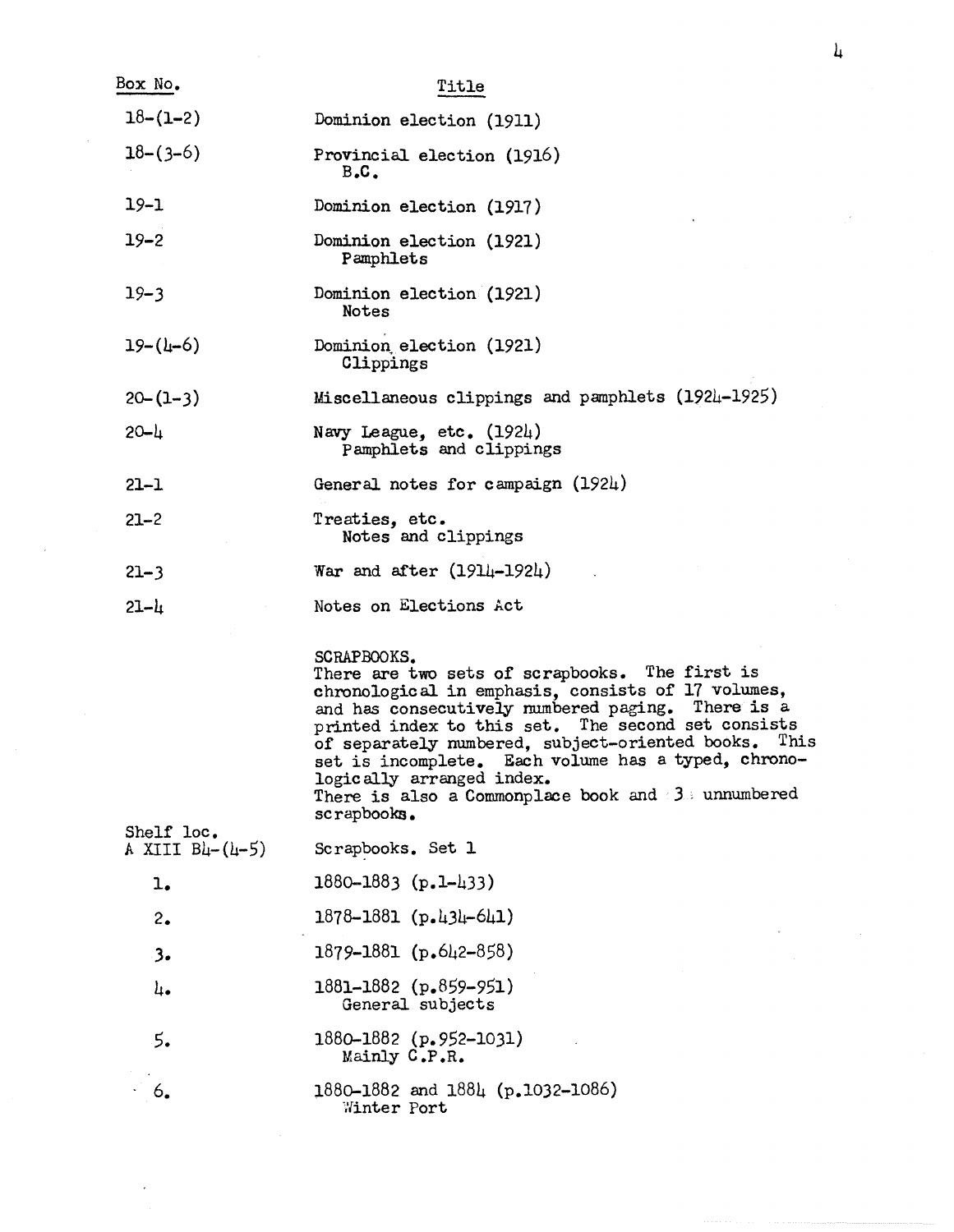| 7.                        | 1880-1881 (p.1087-1162)                                                                                                                  |  |  |
|---------------------------|------------------------------------------------------------------------------------------------------------------------------------------|--|--|
| 8.                        | 1881-1882 (p.1163-1269)                                                                                                                  |  |  |
| 9.                        | 1881-1882 $(p.1270-1284)$<br>Grain forwarding; Trent Valley Canal                                                                        |  |  |
| 10.                       | $1881. (p.1285 - 1436)$<br>Pictou and Colchester. Elections                                                                              |  |  |
| 11.                       | 1881 (p.1437–1509)<br><b>Blake</b>                                                                                                       |  |  |
| $\cdot$ 12.               | 1881 (p.1510-1730)<br>Blake, Tilley and Tupper                                                                                           |  |  |
| 13.                       | 1880-1881 (p.1731-1764)<br>Mainly Tupper. Civil Service Commission.<br>Manitoba Boundary Bill.                                           |  |  |
| ᄮ.                        | 1880-1881 (p.1765-1872)<br>Mainly railways                                                                                               |  |  |
| 15.                       | 1882-1884 (p.1873-1903)                                                                                                                  |  |  |
| 16.                       | 1888 (p.1904-1990)<br>Election                                                                                                           |  |  |
| 17.                       | Scrapbook. Personal Library (?)                                                                                                          |  |  |
|                           | Index to Scrapbooks                                                                                                                      |  |  |
|                           | Commonplace Book (1908-1923)                                                                                                             |  |  |
|                           | Scrapbook (Unnumbered)<br>B.C. and Yukon. Clippings (1898-1904;1915-1916)<br>With index in rough alphabetical order by name.<br>subject. |  |  |
| Shelf loc.<br>A XIII B4-6 | Scrapbooks. Set 2                                                                                                                        |  |  |
|                           | Scrapbook Vol. I (1870-1904)<br>Clippings, mostly re C.H. Tupper.                                                                        |  |  |
|                           | Scrapbook Vol. II (1890-1894)<br>Miscellaneous clippings                                                                                 |  |  |
|                           | Scrapbook Vol. IV<br>Campaign of 1896. Clippings                                                                                         |  |  |
|                           | Scrapbook Vol. V (Sept. $1887$ -Feb. $1888$ )<br>Clippings, mostly re Fisheries & Reciprocity or<br>Commercial Union                     |  |  |
|                           | Scrapbook Vol. VIII $(1887 - Feb. 1888)$<br>Clippings, mostly re Fisheries, Reciprocity,<br>Commercial Union                             |  |  |

5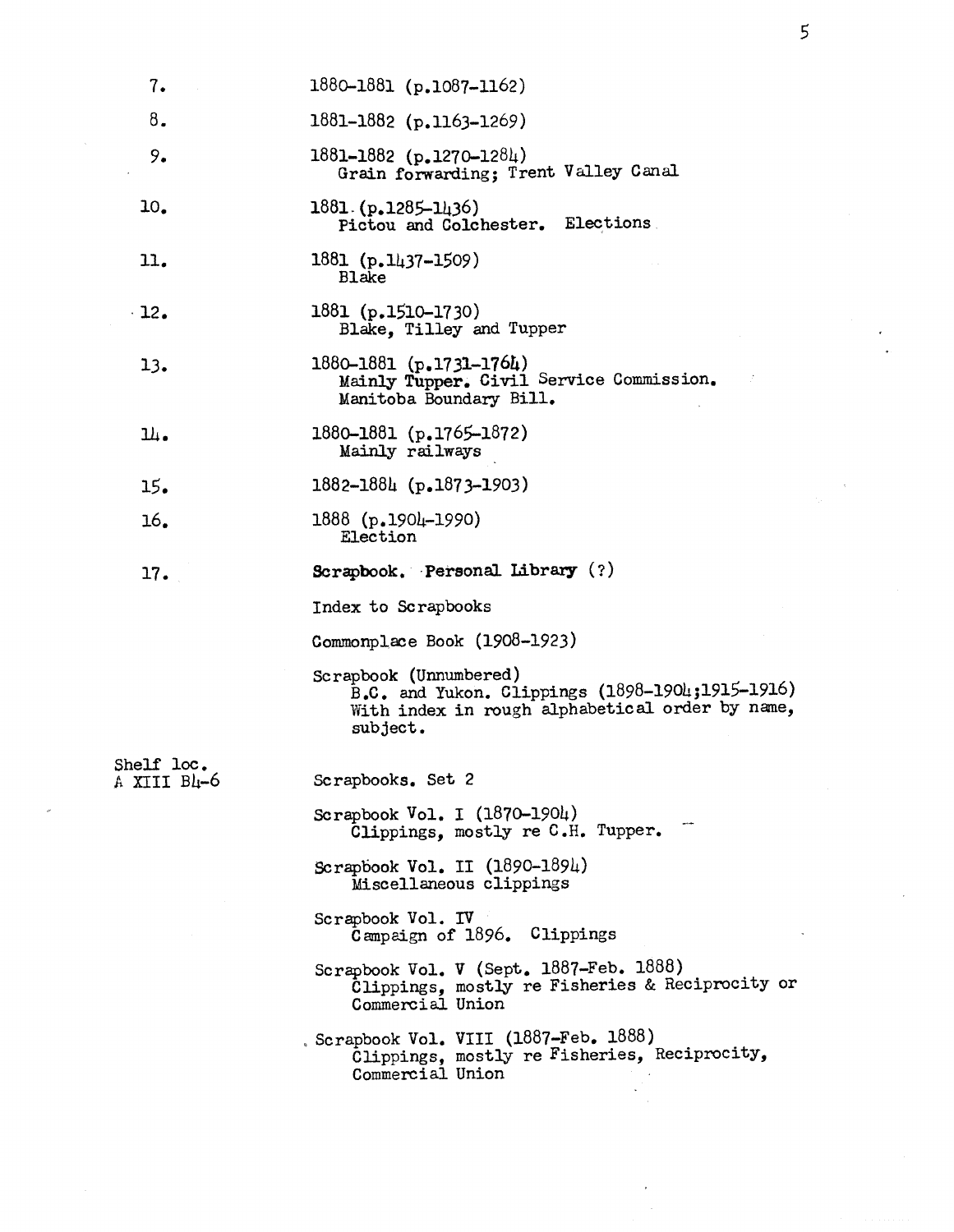Scrapbook Vol. IX (1894, 1896-1898, 1901) Miscellaneous clippings

Scrapbook Vol. XVI (Sept.-Dec. 1887) Clippings, mostly re Fisheries, Commercial Union

Scrapbook (Unnumbered ) Clippings (1899-1910)

Scrapbook (Unnumbered)<br>Clippings re Dominion election (1904)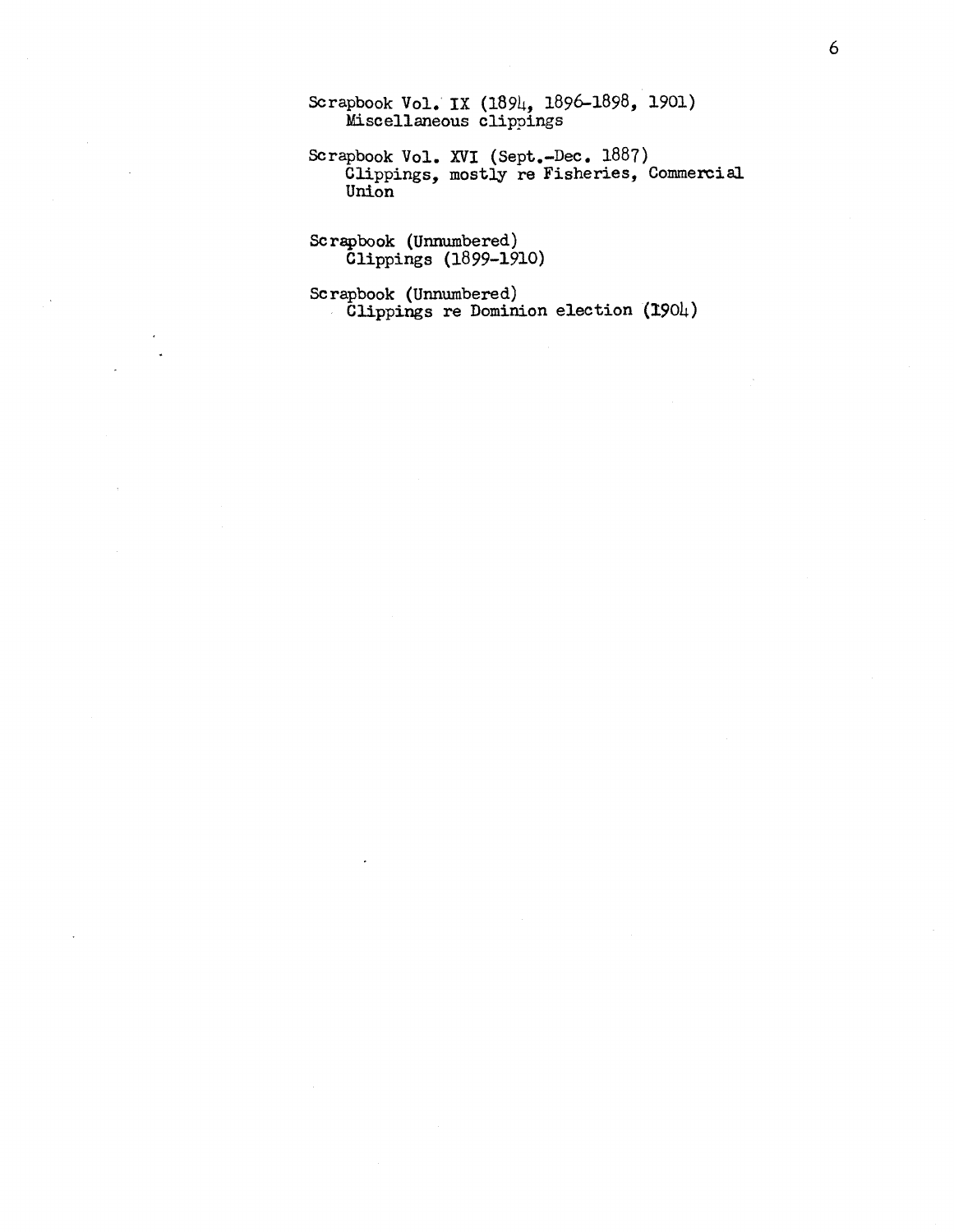# CHARLES HIBBERT TUPPER FONDS

| <b>Box</b> | <b>Description</b>                         | N <sub>0</sub> | <b>Date</b> |
|------------|--------------------------------------------|----------------|-------------|
|            | <b>SCRAPBOOKS - SET #1</b>                 |                |             |
| 22         | Scrapbook #1:                              | p. 1-433       | 1880-1883   |
| 23         | Scrapbook #2                               | p. 434-641     | 1878-1881   |
| 23         | Scrapbook #3                               | p. 642-858     | 1879-1881   |
| 24         | Scrapbook #4                               | p. 859-951     | 1881-1882   |
|            | (General Subjects)                         |                |             |
| 24         | Scrapbook #5                               | p. 952-1031    | 1880-1882   |
|            | (Mainly CPR)                               |                |             |
| 25         | Scrapbook #6                               | p. 1032-1086   | 1880-1884   |
|            | (winter port)                              |                |             |
| 25         | Scrapbook #7                               | p. 1087-1162   | 1880-1881   |
| 26         | Scrapbook #8                               | p. 1163-1269   | 1881-1882   |
| 26         | Scrapbook #9                               | p. 1270-1284   | 1881-1882   |
|            | (Grain forwarding's Trent Valley Canal)    |                |             |
| 27         | Scrapbook #10                              | p. 1285-1436   | 1881        |
|            | (Pictou and Colchester. Elections)         |                |             |
| 27         | Scrapbook #11                              | p. 1437-1509   | 1881        |
|            | (Blake)                                    |                |             |
| 28         | Scrapbook #12                              | p. 1510-1730   | 1881        |
|            | (Blake, Tilley & Tupper)                   |                |             |
| 28         | Scrapbook #13                              | p. 1731-1764   | 1880-1881   |
|            | (Mainly Tupper. Civil Service              |                |             |
|            | Commission. Manitoba Boundary Bill         |                |             |
| 29         | Scrapbook #14                              | p. 1765-1872   | 1880-1881   |
|            | (Mainly railways)                          |                |             |
| 30         | Scrapbook #16                              | p. 1904-1990   | 1888        |
|            | (Election)                                 |                |             |
| 30         | Scrapbook #17                              |                |             |
|            | Personal Library (?)                       |                |             |
|            | <b>Index to Scrapbooks</b>                 |                |             |
| 31         | Commonplace Book                           |                | 1908-1923   |
|            | Scrapbook unnumbered                       |                |             |
|            | B.C. & Yukon                               |                |             |
| 31         | Clippings with index in rough alphabetical |                | 1898-1904   |
|            | order by name, subject                     |                | 1915-1916   |
|            | <b>SCRAPBOOKS - SET #2</b>                 |                |             |
| 32         | Scrapbook                                  | Vol. I         | 1870-1904   |
|            | Clippings mostly re C.H. Tupper            |                |             |
| 32         | Scrapbook                                  | Vol. II        | 1890-1894   |
|            | Miscellaneous Clippings                    |                |             |
| 33         | Scrapbook                                  | Vol. IV        |             |
|            | Campaign of 1896. Clippings                |                |             |